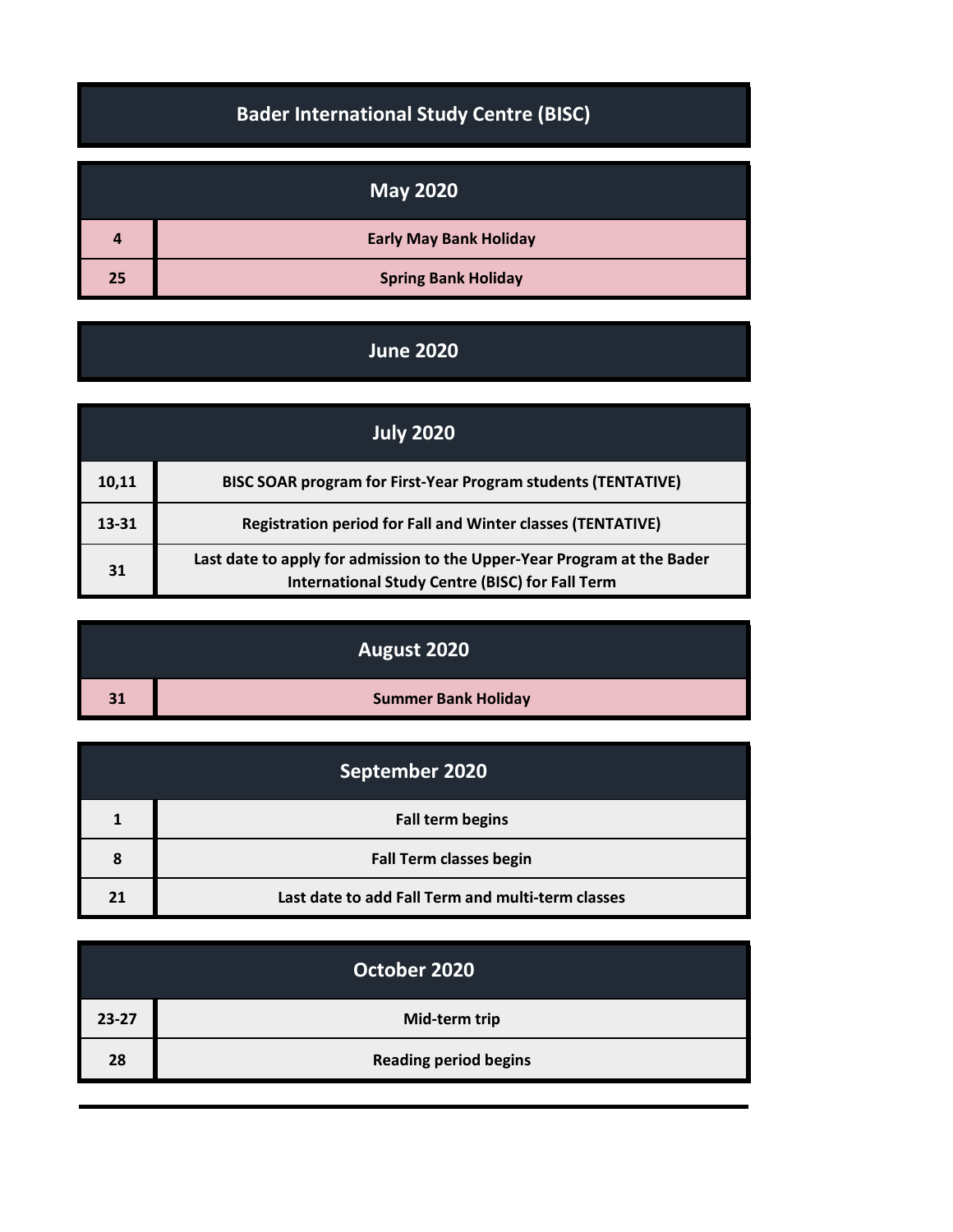| November 2020 |                                                                                                                                     |
|---------------|-------------------------------------------------------------------------------------------------------------------------------------|
|               | <b>Reading period ends</b>                                                                                                          |
|               | Last date to drop Fall Term classes without academic penalty                                                                        |
| 15            | Last date to apply for admission to the Upper-Year Program at the Bader<br><b>International Study Centre (BISC) for Winter Term</b> |
| $20 - 22$     | <b>Reading period</b>                                                                                                               |

| December 2020 |                                                                                          |
|---------------|------------------------------------------------------------------------------------------|
| 6             | <b>Commemoration Day (exams will not be held)</b>                                        |
|               | <b>Fall Term classes end</b>                                                             |
| $10 - 23$     | Final assessments in Fall Term classes and mid-year assessments in multi-term<br>classes |
| 31            | <b>Fall Term ends</b>                                                                    |

|    | January 2021                         |
|----|--------------------------------------|
|    | <b>Winter Term begins</b>            |
| 11 | <b>Winter Term classes begin</b>     |
| 22 | Last date to add Winter Term classes |

| <b>February 2021</b> |                                                                               |
|----------------------|-------------------------------------------------------------------------------|
| $19 - 23$            | <b>Mid-Term Trip</b>                                                          |
| $24 - 28$            | <b>Reading period</b>                                                         |
| 25                   | Last date to drop Winter Term and multi-term classes without academic penalty |

|    | <b>March 2021</b>                                                                                                                                 |
|----|---------------------------------------------------------------------------------------------------------------------------------------------------|
| 31 | Last date to apply for admission to the Upper-Year Program at the Bader<br>International Study Centre (BISC) for Summer Term (May - June Session) |